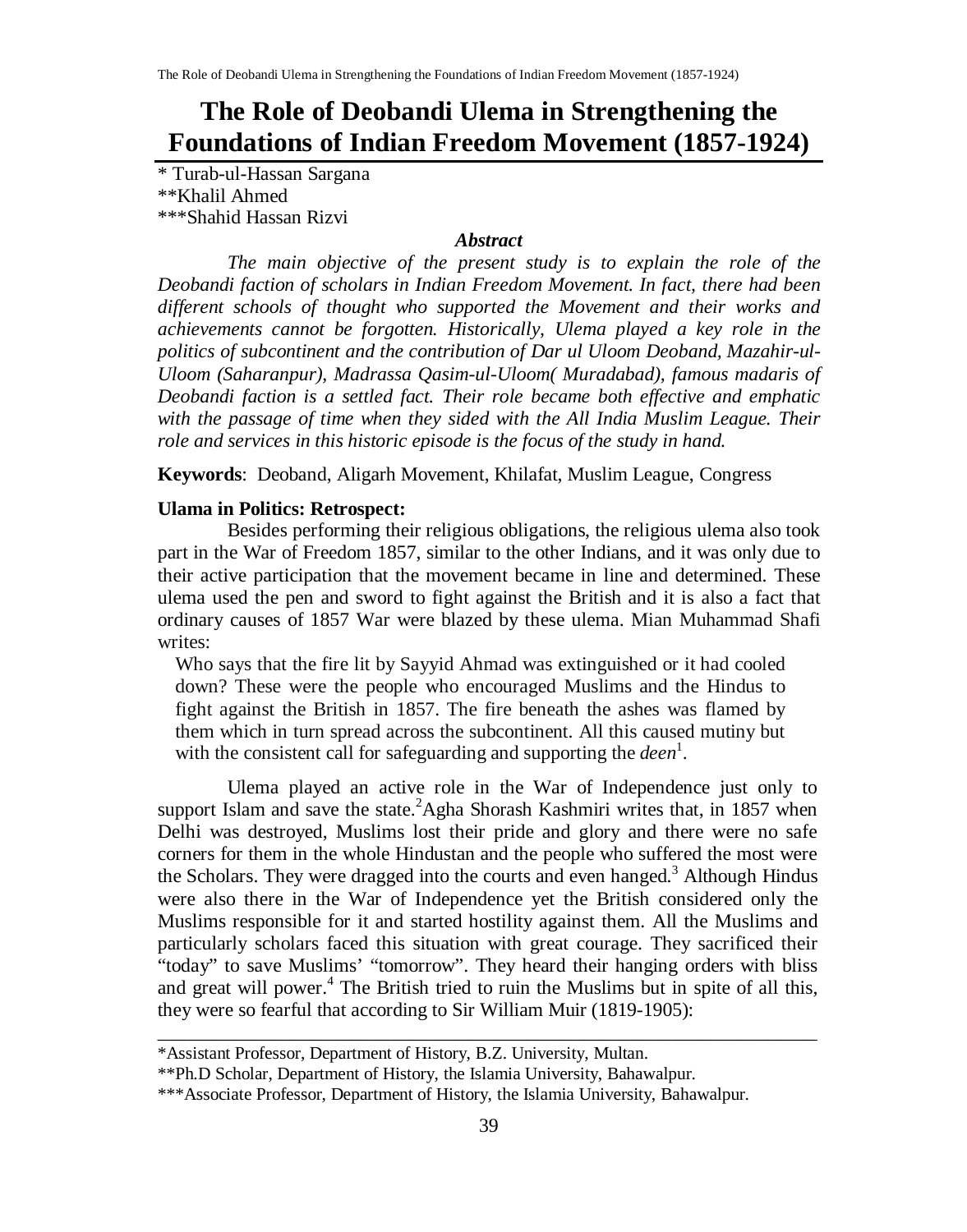Muslims are considered lifeless and powerless; it might be so but most of the hunters acknowledge the threat of an injured lion, in spite of its weakness and bitter situation, its last leap is so dangerous, killing and destructive<sup>5</sup>.

The British have remained fearful from Islam in the past to the extent that once, British Prime Minister Glade Stone, while addressing to a gathering, held the Holy Quran in his hands pointed out that this world could never be civilized and peaceful until this book was in this world. According to the editors of "News Week" and "Time" magazines, the print media tycoon in the West are of the view that the very first institute which taught and spread terrorism and extremism was "Madrassa" equally aided by "Masjid".<sup>6</sup> Resultantly Muslims became the victim of their brutality and hatred. Religious teaching institutes were either destroyed or forced to be vanished with the imposing of certain sanctions.<sup>7</sup> In these circumstances, although Sir Sayyid Ahmad Khan had been working for educational and political uplifting of the Muslim yet the Muslim Scholars of the time like Maulana Zulfiqar Ali, Maulana Fazal-ur-Rahman, Muhammad Yaqub Nanotavi (1833-1886), Qasim Nanotavi (1833-1880), Sayyid Haji Muhammad Abid and Maulana Rafi-ud-din were also supporting the cause. These peers of Deoband<sup>8</sup> laid the foundation of Madrassa Deoband<sup>9</sup> on 30<sup>th</sup> May 1866. After a short span of time Madrassa Mazahir-ul-Uloom was established in Saharanpur and Madrassa Qasim-ul-Uloom in Muradabad. But the popularity and glory gained by Madrassa Deoband had no match with the others.<sup>10</sup> Maulana Qasim Nanotavi was a broad minded Scholar. He laid same stress on the acquisition of Knowledge of *Quran* and *Sunnah* viz a viz science and industry.<sup>11</sup>

#### **Ulama in Educational and Political Movements:**

At the end of 19<sup>th</sup> century, Muslims had two main sources of inspiration-Aligarh and Deoband<sup>12</sup>. A moderate group of ulema established a new Madrassa Nadwa tul Uloom in Deoband in 1893 having some differences of opinion with the mainstream scholars .<sup>13</sup> But above all deprivation from independence made all of them sensible towards political awakening and banishment of slavery. Due to this political, semi political and social movements started working under local  $\frac{1}{4}$ : Keeping in view this restless and uneasy situation, the British Viceroy of India Lord Dufferin (1884-1888) brought forth the idea of establishing of Indian National Congress in 1885.<sup>15</sup> This step created a clear rift among the scholarly ranks of India and a large number of ulema were not opposing  $16$  the participation of Muslims in Congress, but Sir Sayyid Ahmad Khan forbade them to do so.<sup>17</sup>

However, the ulama of Deoband adopted a separate line from both Congress and Sir Syed and consequently Deoband became the central point for religious guidance, knowledge and exertion leading to Deoband edu-political movement. The first political party "Samratu-tarbiat" was founded by Maulana Mahmood Hassan (1851-1920) in 1879 and he was the first student of Deoband<sup>18</sup>. In this way ulema led all revolutionary parties to provide a base aiming the attainment of freedom from the British. In addition to religious scholars, these was a large group of common Muslims who was not only unwilling to join Congress but also not to depend wholly on ulema<sup>19</sup>. Obstinate attitude of Hindu, anti-Muslim policies of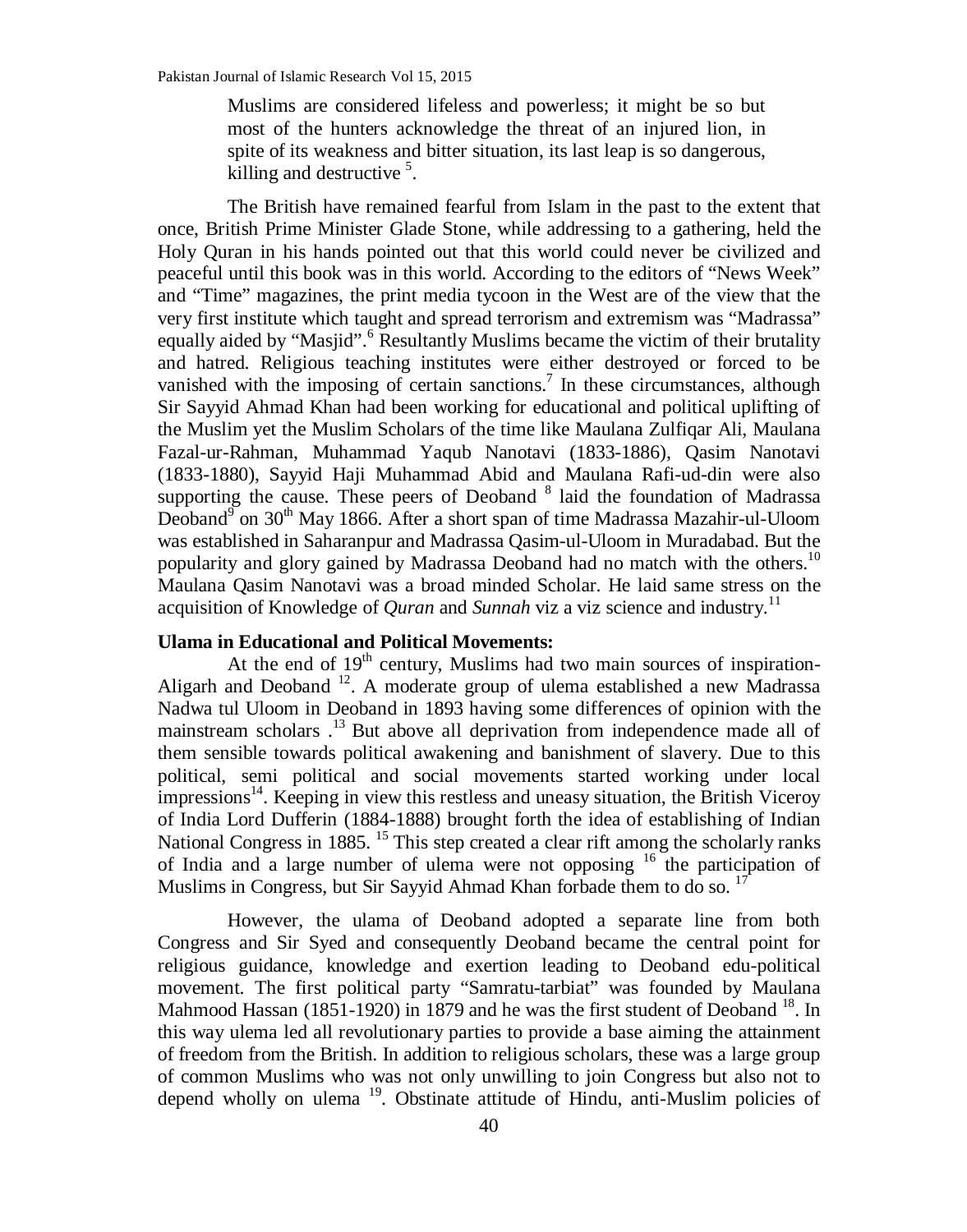Congress and reemergence of Urdu Hindi Controversy of 1900 played a vital role to give political insight to the Muslims. According to Sayyid Raza Ali, "The seed sown by MacDonnell on April 18, 1900 had a root deep in the soil in six years and in 1906 it appeared as a plant in Dhaka". <sup>20</sup> Resultantly; a political party All India Muslim League" was established on  $30<sup>th</sup>$  December 1906 as a result of an endless struggle of Nawab Saleem Ullah Khan, Nawab Viqar-ul-Mulk (1841-1917), Nawab Muhsin ul Mulk (1837-1907), Maulana Zafar Ali Khan (1873-1956) and Hakeem Ajmal Khan (1868-1927) etc<sup>21</sup>. The establishment of this party could not gain any importance from the government or the press but it made the partition of India inevitable in the long run.<sup>22</sup>With the passage of time Muslim League became the vice of thousands of Muslims of India. Maulana Mehmood Hassan invited Muslim leaders like Hakim Ajmal Khan, Dr. Mukhtar Ahmad Ansari (1880-1936), Maulana Muhammad Ali Johar (1878-1831) and Maulana Abul Kalam Azad (1888-1958) to join the mission of "*Samra-tu-tarbiat*". They accepted this invitation <sup>23</sup>. On the other hand; Maulana Shaukat Ali (1873-1939), Maulana Hasrat Mohani (1875-1951) and Maulana Shibli Nomani (1857-1914) also started taking active interest in politics. In this way ulema of Deoband and Nadwa joined the politics practically and preliminary effort was done to unite the great universities for the betterment of the Muslim nation.<sup>24</sup> For this the hidden work of *Samrat-tu-tarbiat* came to height in the form of Jamiat-ul-Ansar in October 1909 and Maulana Obaidullah Sindhi was made its Secretary.<sup>25</sup> In 1910, there was a gathering in Dar ul Uloom Deoband with a proposal that students from Dar ul Uloom Deoband would go Aligarh to study English and from Aligarh students would join Deoband for Arabic and Islamic studies.<sup>26</sup> The main purpose behind this proposal was on one hand provision of Islamic and worldly education and on the other hand, to strengthen the relation of love and tolerance between Deoband and Aligarh with coordination among the students  $27$ . The suggestion was very good but the result appeared very bitter <sup>28</sup>. Maulana Mehmood Hassan was working to awake the people of India and to make the country free from British slavery from the platform of Jamiat-ul-Ansar with its success British government was shocked.<sup>29</sup> But at that time the situation had gone more uneasy . Italy attached Tripoli in 1911, on one hand and on other hand Balkan States invaded Turkey in 1912, to throw it out of Europe, having a signal from England and other European countries. The students from Dar-ul-Uloom Deoband and Aligarh worked day and night to help the Turks.<sup>30</sup> For the protection, safety and dignity of Holy Places Makkah, Medina and Bait-ul-Muqaddas *Anjman Khuddam-e-Ka'ba* was established in 1913. Maulana Abdul Bari<sup>31</sup> was its first President and Maulana Shaukat Ali the Secretary.<sup>32</sup> In the same year 1913, a Mosque was demolished in Kanpur<sup>33</sup>. There was a great protest from the Muslims. Tripoli War, Balkan War, European conspiracy against Turkey and the incident of Kanpur played very improved role to give religions and political wisdom to the People of India. Maulana Obaidullah Sindhi was directed by Maulana Mahmood Hassan to shift to Delhi due to some problems.<sup>34</sup> In Delhi Obaidullah Sindhi laid the foundation of *Nazarat-ul-Ma'arif Al-Qur'ania* in 1913 .<sup>35</sup> In Delhi, Obaidullah Sindhi had information of the politics of Muslims of India due to his meetings with Dr. Ansari, Maulana Abu-ul-Kalam Azad and Maulana Muhammad Ali Johar.<sup>36</sup>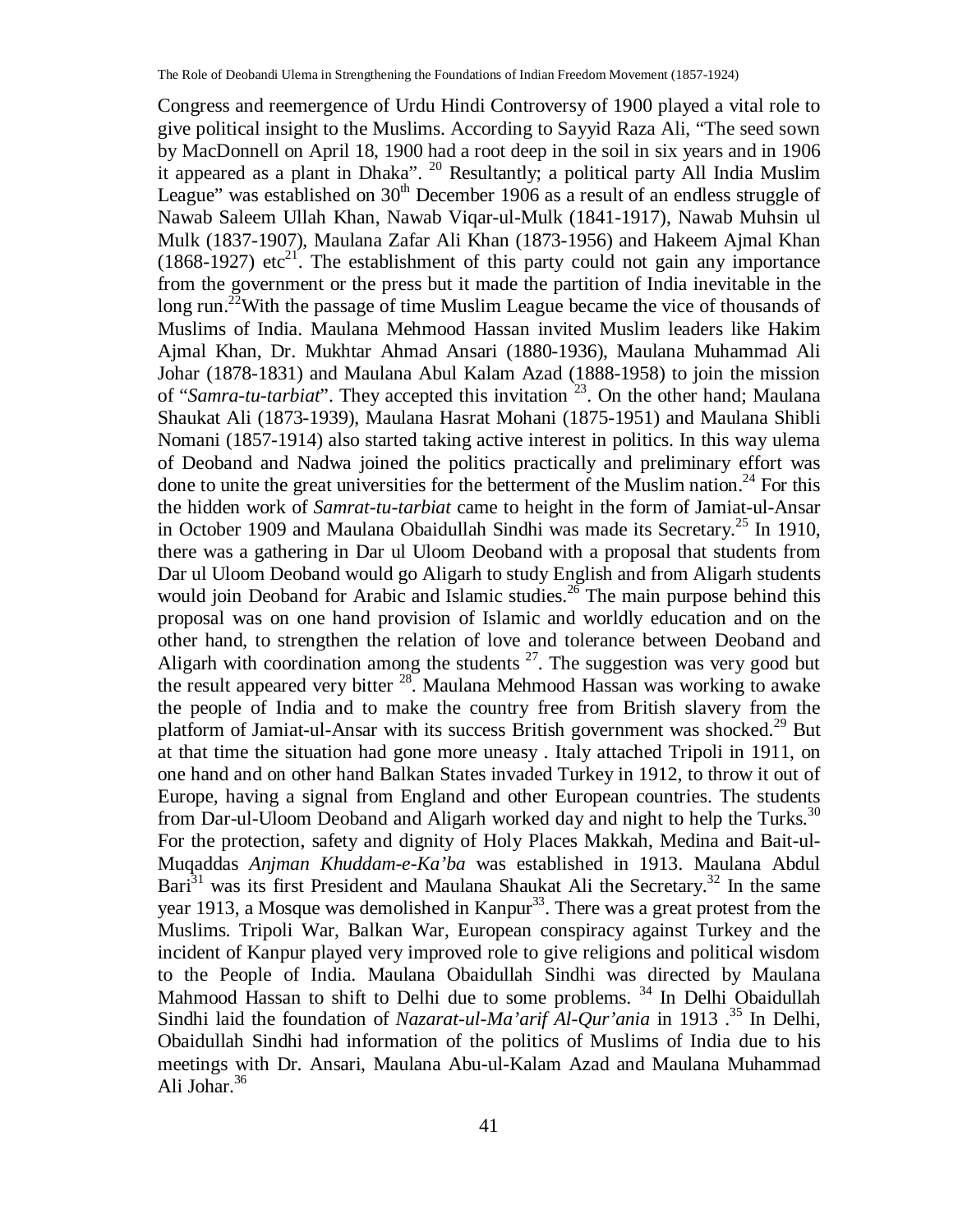Pakistan Journal of Islamic Research Vol 15, 2015

The Germans were defeated in First World War and plans were made to divide the territories under Ottoman Empire. The Muslims were in a state of sorrow. Sheikh Qidwai said that if the Muslims know that Islamic moon will face eclipse in Europe with British victory, they had never fought at front in World War I and expulsion of Khilafat from Europe will be a great cruality.<sup>43</sup>

British government took no effect from this written or verbal protest so the people of India felt the importance of an organization to get their voice heard at higher level. Although Muslim League was working for institutional rights of Muslims yet its main objectives were political. It had assured the England government, its loyalty. In December 1918, there was an ordinary meeting of Muslim League in Delhi under the presidency of Fazal Haq. Ulema from different schools of thought like Mufti Kifayatullah, Maulvi Abdul Latif Dehlvi, Maulana Abdul Bari Farangi Mahali, Maulana Munir Zaman, Maulana Abdul Majid Badayuni, Sana Ullah Amritsari, Maulana Azad Sub'hani and Maulana Ibrahim Sialkoti joined it. Making reply to different speeches, Maulana Kifayatullah Dehlvi said that in Islam, religion and politics are not two different things. It is just a thinking of educated class to handover religion to Ulema and chooses the politics for themselves. Ulema were never away from the people and it will not be so even now <sup>44</sup>. So Muslims with revolutionary mind set wished for a party to protest their rights without political reservations. As a result on 20<sup>th</sup> March 1919 in Bombay, Khilafat Committee was formed in the presidency of Saith Jan Muhammad Chhotani. In India Khilafat Committee's meeting of  $5<sup>th</sup>$  July 1919, Saith Jan Muhammad Chhotani and Maulana Shaukat Ali<sup>45</sup> were elected President and the General Secretary simultaneously.<sup>46</sup>This election, however, proved benefitting for the Khilafat Movement.

#### **Ulama and the Sway of Khilafat Movement:**

Khilafat Movement was the first movement of India in which Hindu and Muslim participated actively against the British. They cooperated with each other and the British government was shacked. According to Gandhi such event of Hindu Muslim unity may not be there in hundred years.<sup>47</sup>The first meeting of Khilafat Conference held on November 22, 1919 at Delhi and the agenda was to make British government and the allies remember their promises. A reasonable strength of Hindu and Muslim thinkers participated in this meeting <sup>48</sup>. At the end of this meeting twenty five Muslim Ulema gathered again <sup>49</sup>. They formulated another group named "Jamiat Ulema Hind". Maulana Kifayat Ullah was selected President and Maulana Ahmad Saeed Dehlvi the Secretary.<sup>50</sup> The main purpose of Jamiat Ulema-e-Hind was to unite Scholars and experts with a duty to analyse political and international incidents in the light of Islam principles and to formulate guiding bacons for the Muslim of south Asia <sup>51</sup>. It was the very first phase of Indian history that Hindu Muslim unity reached its climax, although it was for a short span of time. Mahatma Gandhi favoured the Muslim opinion that Turks were right and they should be given their rights <sup>52</sup> and the Muslim prayed for this alliance in Temples with Hindu. They accepted *Vedas* as Heavenly Book, participated in the worship of *Ramayana* and had colored marks on the forehead. Gandhi, Sharthanand<sup>53</sup> and other Hindu leaders made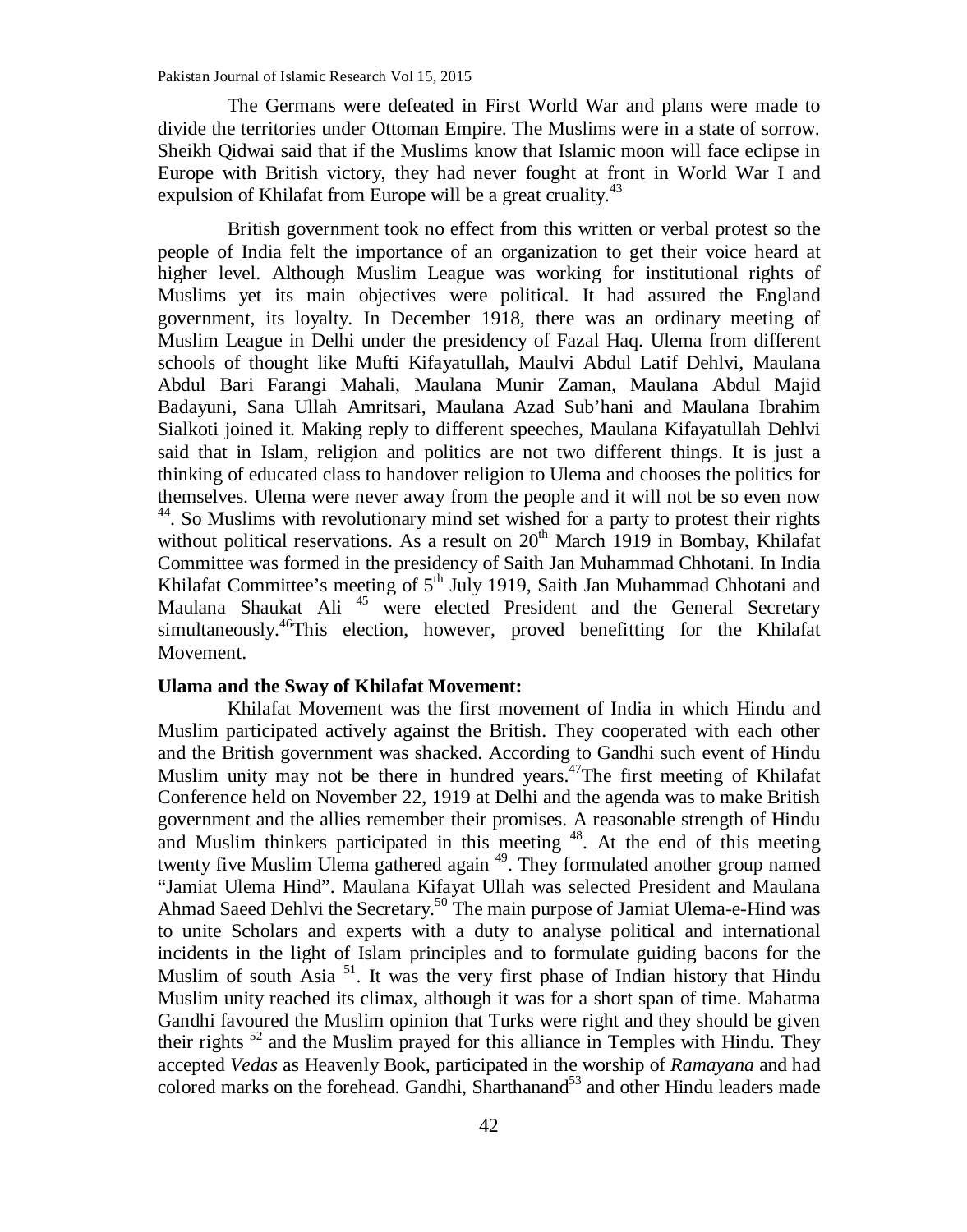speeches even in Jamia Masjid Delhi<sup>54</sup>. The slaughtering of cow was checked to please Hindus. According to Gandhi protection of cow was compulsory and he intended to make law about this on acquiring power <sup>55</sup>. In this regard Maulana Abdul Bari Frangi Mahali went to such extent that it declared it sacred for Muslim. He asked the Muslim not to slaughter cow to avoid hurting the Hindu but grew that it is actable according to Quran <sup>56</sup>.

Treaty of Sevres  $(10<sup>th</sup>$  August 1920) added insult to injury and all the rights of Muslim community were ignored and denied which added fuel to the Noncooperation Movement. <sup>57</sup>A non-ending chain of protest started and many Hindu and Muslim were arrested <sup>58</sup>. In September, 1921, when these people were arrested, Khilafat Movement had reached its climax but on 4<sup>th</sup> February 1922 Gandhi announced the end of Non-cooperation Movement on the base of "Chaura Chauri"<sup>59</sup> incident $60$ . With this Khilafat Movement was affected too much because both the movements were considered supporting each other. In 1924, Ataturk Mustafa Kemal (1881-1938) announced democracy in the country and the abolishment of Khilafat Institution .<sup>61</sup>

Ulema were always there in the gatherings of Khilafat Committee, Congress and *Tehrik Tark-e-Muwalat*. They struggled at the forefront for the independence of India but they were unaware of Gandhi (1869-1948)'s designs that he used Khilafat Movement for his personal motives $62$ . The Hindus were exposed with the end of the Khilafat in Turkey. Anti-Muslim movements like *Shudhi* and *Sanggathan* were started under the leadership of biased Hindu Lala Japat Ra-i-Sharthanad<sup>63</sup> and Madan Mohan Maloviya<sup>64</sup>. On 25<sup>th</sup> July 1926, Hindu *Maha Sabha* leader said in his presidential address, "the main aim of Hindu *Maha Sabha* is to unite all the Hindus and promote the Hindu religion in such a way that Hindustan could be called Hindustan in real sense of the word- state of Hindus." <sup>65</sup>Maulana Muhammad Ali and Shaukat Ali were disappointed due to poor attitude of the Hindu.<sup>66</sup> Confronting the Hindu organizations Muslims made two parties named as *Tanzim* and *Tabligh* under the leadership of Dr. Saif-ud-Din Kichlu and Ghulam Muhammad Bheek. The purpose was to protect Islam and to check Hindu preaching activities.<sup>67</sup>

# **Deobandi Ulema, Khilafat Movement and Ideological Foundations of the Freedom Movement:**

As a matter of fact, different movements by Muslims were the result of an emotional attachment.<sup>68</sup> All the suggestions made during Khilafat Movement were driven by Gandhi mindset and the Muslims followed these blindly <sup>69</sup>. Gandhi planted a seed of turbulence in the whole country and the Muslim became prey to his malicious interests<sup>70</sup> so most of the ulema and thinkers including Maulana Ashraf Ali Thanvi, Peer Mehr Ali Shah, Allama Muhammad Iqbal and Muhammad Ali Jinnah were against this unity.<sup>71</sup> Ishtiaq Hussain Qureshi is of the view that the Migration Movement (1920)—an offshoot of Khilafat Movement had no capacity to produce any productive result and the sincere and passionate people joined it and faced serious problems $72$ .

Maulana Thanvi had no difference of opinion with the objectives of Khilafat Movement about the protection of Muslim *Ummah* and sacred places. The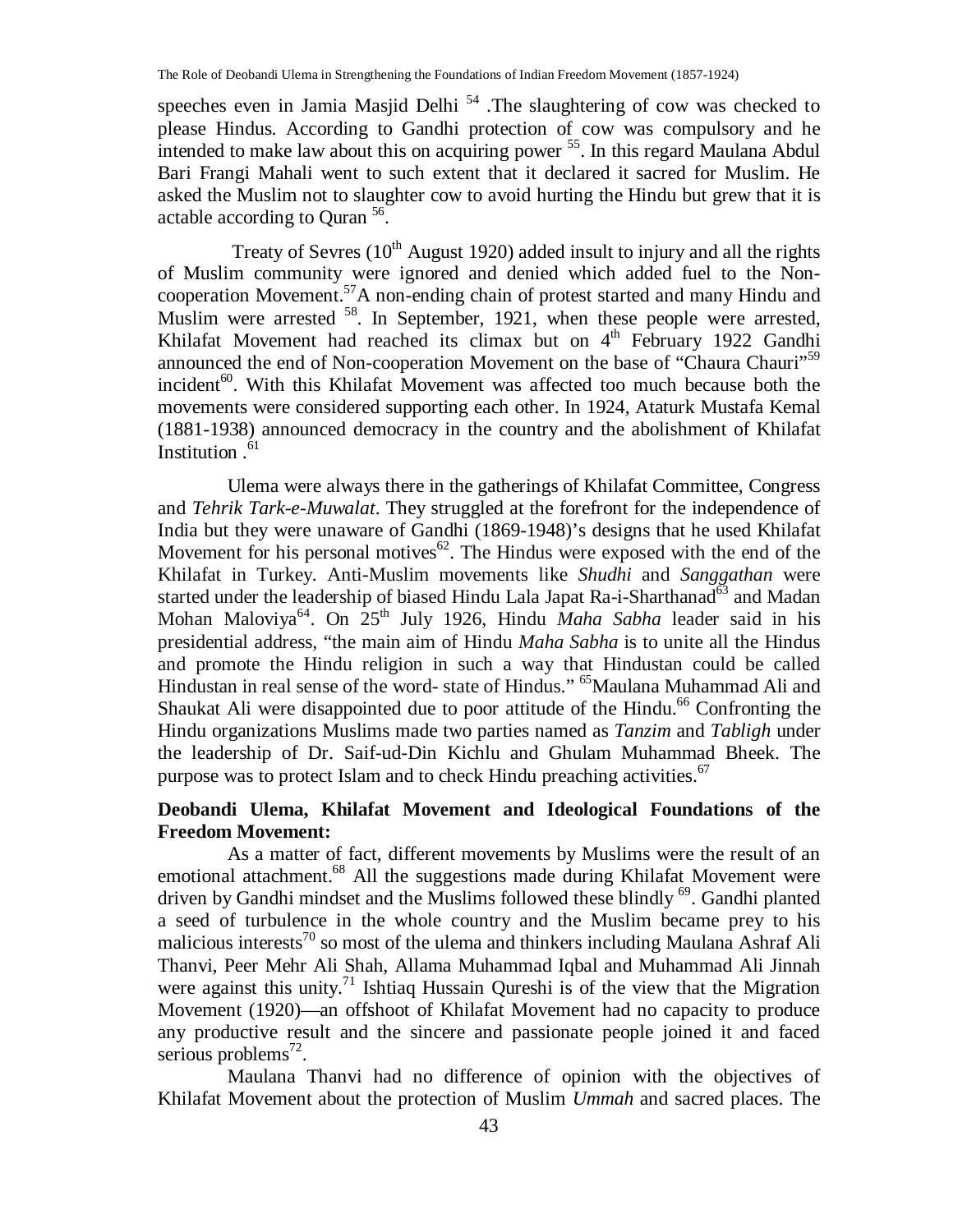Pakistan Journal of Islamic Research Vol 15, 2015

only difference he had was its mode of functioning. <sup>73</sup>Maulana Thanvi<sup>74</sup> believed in this unity only if the central command was in the hands of Muslims. Likewise; Maulana Shabbir Ahmad Uthmani<sup>72</sup> actively participated in these movements but he considered it an un-Islamic unity. Ishtiaq Hussain Qureshi writes about his determined attitude, "he had participated in the Khilafat Movement, but he was opposed to extravagant acts against the teaching of Islam in demonstration of unity with the Hindus".<sup>75</sup>Sarwat Saulat, a biographer of Maulana Uthmani has given details about the support provided by Maulana Uthmani during Khilafat Movement. According to her, Maulana played a pivotal role in the movement.<sup>76</sup> The British exiled Maulana Mehmood Hassan to Malta. In his absence Maulana Uthmani toured every corner of the country and gave new life to the movement. But he opposed Congress' idea of a combined government. He was of the view that the Muslim can have agreement and cooperation with any nation but they cannot merge their identity<sup>76</sup>.

Quaid-e-Azam Muhammad Ali Jinnah supported the Khilafat Movement but opposed the programme and the line of action. He said that main purpose behind Khilafat Movement and *Tark-e-Muwalat* was nothing else than political supremacy of Gandhi. At that time Quaid-e-Azam was the only leader who opposed Gandhi. He believed that Gandhi's actions will take us towards destruction  $\frac{7}{7}$ .

Dr. Allama Muhammad Iqbal wanted the scholars to organize Muslims instead of supporting Congress. He said the Scholars helping Congress are misled and if the nation went with them, the result will be destruction<sup>78</sup>. Allama Iqbal and Maulana Ashraf Ali Thanvi both have the same point of view that unconditional joining in Congress will be harmful for Islam and the Muslims<sup>79</sup>.

However, the role of ulema in strengthening the ideology of Pakistan deviated from its speed in 1924. After the failure of Khilafat Movement, Muslims divided into two groups. One (Madni Group) was convinced to have unity with Hindus. But the other (Thanvi Group) being disappointed from Hindus attitude slipped away and later on played a significant role in Pakistan Movement. This group kept fighting for the creation of new homeland for the Muslims by remaining in their own cloaks under the guidance of Allama Shabbir Ahmad Uthmani and his companions. They struggled hard to defend the rights of common man and awoke the Muslims of subcontinent from their deep slumber of ignorance.

## **Conclusion:**

After reviewing the episode of history discussed above, one comes to the conclusion that religious scholars, especially those from Deobandi school of thought rendered great services during the Khilafat Movement and supported all such other movements unconditionally thus providing a strong base to the Indian freedom movement. Thus their efforts were admired as the 'forerunner to the Indian independence'. Convinced by the fact that they continue to enjoy the status of the leaders having strong opinion in our society with ever-rising number of their followers, their role can be utilized for the country's socio-economic development other than just spreading and teaching Islam. Apart from the role of politicians of the sub-continent in the struggle of freedom for Muslims of India, the contribution of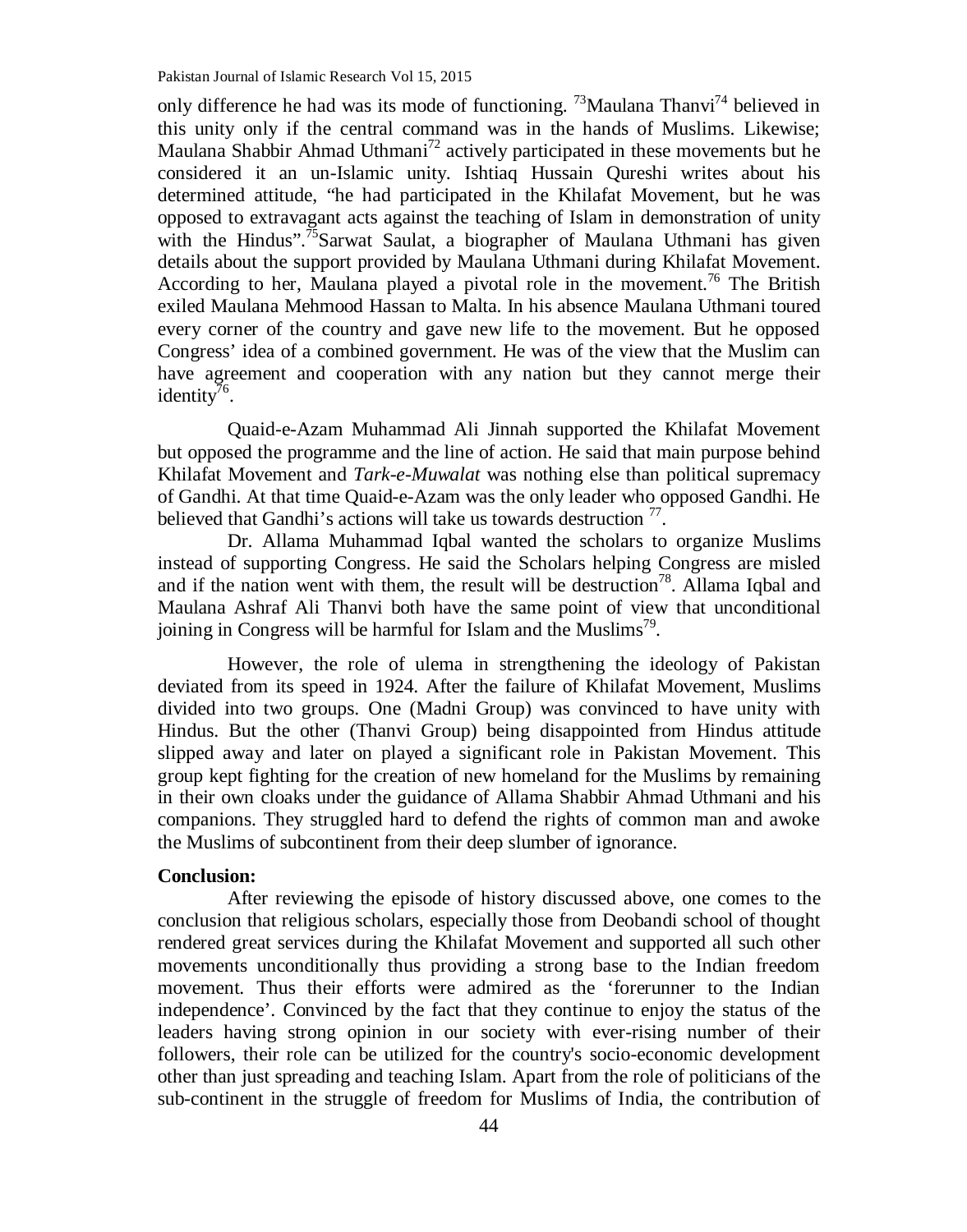writers, theologians, journalists, students, women and mainly the Ulema and masha'ikh is worth remembering. They all channeled their energies and sources in the making of the Muslim nation and the idea of what is called two-nation theory.

#### **Notes and References:**

- 1. Mian Muhammad Shafi (2005), *1857 Pheli Jang-e-Azadi Waqiyat Aur Haqqaiq,* New Delhi: Adeeb Publications, p. 80
- 2. Sayyid Moin ul Haq (1968). *The great Revolution of 1857*, Karachi: Pakistan Historical Society, p. 52
- 3. Weekly*, Chattan*, 13 November 1967, Lahore, pp. 19-20
- 4. For details see, Sheikh Hassam-u-Din (2006), *Inqalab 1857: Tasweer ka Dosra Rukh,* New Delhi: Qaumi Council Bra'i Farogh-e-Urdu Zaban, p.14-85
- 5. Sayyed Toufail Ahmad Mangloori (1945), *Musilmanoo ka Roshan Mustaqbil*, Delhi: Kutab Khana Azizia, p.27
- 6. Daily, *Jang*, Karachi, 11 October 2001.
- 7. H.B. Khan (1985), *Bar-e-Sagheer Pak-o-Hind ki Siyasat Mein Ulema ka Kirdar*, Islamabad: National Institute of Research and Culture, p. 32.
- 8. Hakeem Mehmood Ahmad Zafar, *Ulema Medan-e-Siyasat Mien,* Lahore: Bait-ul-Uloom p. 298.
- 9. See, Manazir Ahsan Gillani (1373 A.H), *Sawanih Qasime, Part II,* Deoband, pp. 319-320. Perveen Rozeena (1980), *Jamiat Ulema Hind,* Part 1, Islamabad: Qomi Idara Bra'ay Tehqiq-O-Tarikh-e-Sakafat, p.12.
- 10. There are great institutions in Egypt and Baghdad, among them "Jamia-al-Azhar, Jamia-Nizamia and University of Cordova (Spain) are more famous. But these Universities were run by their respective governments; while all the expenditures of Madaris were recovered by the support of donors. Sayyid Mulana Muhammad Mian (1986), *Ulema Hind ka Shandar Madhi,* Part 5<sup>th</sup>-6<sup>th</sup>, Karachi: Maktaba Rashidia, p. 4
- 11. Maulana Saeed Ahmad Akbar Abadi (2007), *Hind Pak ki Tehrik-e-Azadi Aur Ulema-e-Haq ka Siyasi Muaqaf,* Lahore: Jamiat Publishers, p. 71.
- 12. The British were not encouraged education for people. Because when they established institutions in America and they lost it. This is why they said that, one who learned education he may go to England. See, Sayyid Tufail Ahmed Manglori, *Musalmanon Ka Roshon Mustaqbel,* Lahore: Hamad-ul-Kutbi, p.164.
- 13. H.B. Khan, *Barey-e-Sagheer Pak-o-Hind ki Siyasat mein Ulema Ka Kirdar*, p. 38.
- 14. For details see, Khalid Bin Saeed (1968), *Pakistan: The Formative Phase,* 2<sup>nd</sup>, Karachi: Pakistan Publishing House, p.22.
- 15. Sami-Ullah Qureshi (1977), *Qayam-e-Pakistan Ka Tarikhi wa Tehzibi Pasi- Manzar*, Lahore: Sang-e-Meel Publications, p. 42.
- 16. Molvi Sayyed Toufail Ahmad Mangloori, *Roh-e-Roshan Mustaqabil,* Badiyou: Nizami Press, p.12. Moulana Rasheed Ahmad Gangohi issued a "Fatawa" about the participation in Congress. Ibid.
- 17. Prof. Mirza Muhammad Muzzafar (1993), *Arsh-e-Azadi,* Lahore: Maqbool Academy, P.17.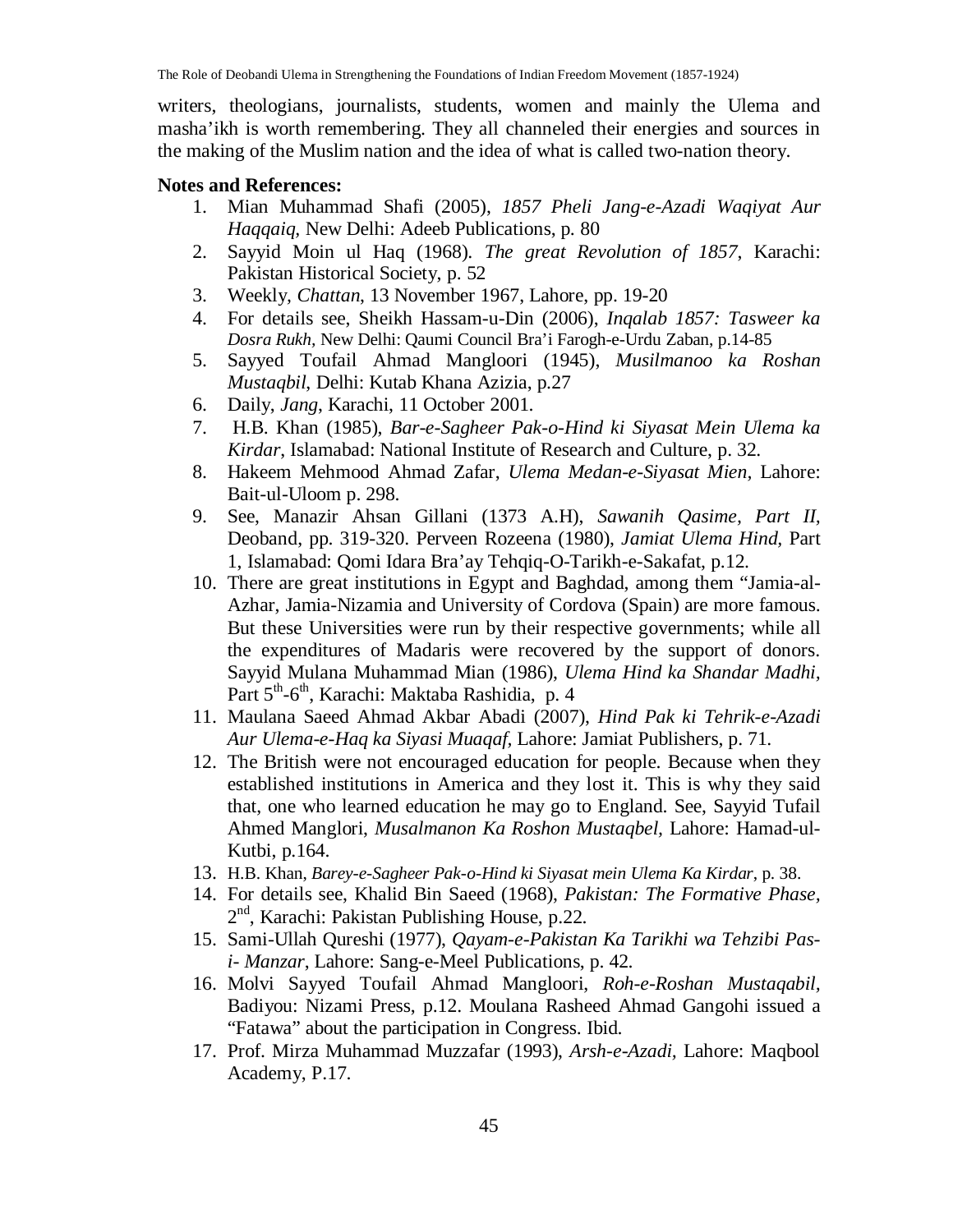- 18. Aziz Ahmed (1964), *Studies in Islamic Culture in the Indian Environment*, London: Clarendon Press, p. 205.
- 19. Peter Hardy (1973), *The Muslim of British India,* Cambridge: Cambridge University Press, p. 131.
- 20. Sir. Raza Ali (1945), *Amaal Nama*, Dehli: Hindustani Publications, pp.110-111.
- 21. Chudhary Muhammad Ali (1938), *The Emergence of Pakistan,* Lahore: Research Society of Pakistan University of the Punjab, pp.81-104.
- 22. K.K. Aziz (1963), *Britain and Muslim India*, London: Heinemann, p. 64.
- 23. Hakeem Mehmood Ahmad Zafar, *Ulema Maidan-e-Siyasat Mein*, p. 347.
- 24. Zaiul Hassan Farooqi (1963), *The Deoband School and the demand for Pakistan,* Bombay: Asia Publishers, p. 58.
- 25. Dr. Ali Arshad (2005), *Allama Shabbir Ahmad Usmani Ka Tehrik Pakistan Mien Kirdar,* Lahore: Pakistan Study Centre Punjab University, P.32.
- 26. Monthly, *Al-Rasheed,* Lahore, (Darul-uloom Deoband No.) February, March, 1963, p. 239..
- 27. Hakeem Mehmood Ahmad Zafar, *Ulema-e-Maidan-e-Siyasat Mein*, pp.348-350.
- 28. Hafiz Muhammad Akbar Shah Bukhari, Sheikh-ul-Islam Pakistan, p. 24.
- 29. Moulana Muhammad Tayyab Qasmi (1972), *Tarikh Darul-uloom Deoband*, Karachi: Dar-ul-Esha'at, p.70. Also see, Jamiluddin Ahmed (1967), *Early Phase of Muslim Political Movement*, Lahore: United Publishers Ltd, p.123.
- 30. Real name of Moulana Abdul Bari (1878-1926) was Kayam-ud-Din Bin Abdul Wahab.
- 31. Aziz Ahmad (1967), *Islamic Modernism in India and Pakistan*, London: Royal Institute of International Affairs, p. 107. Also see, Maim Kamal, O, K (1991), Translate: Nisar Ahmed Esrar, *Tehreik-i-Khelafet,* Karachi: Quaid-i-Azam Accademy, p. 46.
- 32. Many Muslims were killed by the firing order of Magistrate in Kanpur Masjid Tragedy. For details see, Dr. Nabi Bukhsh Bloch, *Moulana Azad Subhani: Tehreek-e-Azadi Ka Muqtdr Rehnuma,* p. 20-25. Also see, Abdul Hamid (1967), *Muslim Separatism in India: A Brief Surrey (1858-1947),* London: Oxford University Press, p. 214-215.
- 33. Maulana Abdullah Insari (1980), *Maulana Ubaid-ul-Sindhi Ke Sarguzesht Kabel*, Islamabad: Qumi Adara Bra'ay Tehqeq-o-Tareikh Saqafet, p. 11.
- 34. Zaiul Hassan Farooqi, *The Deoband School and the demand for Pakistan*, pp.58-60.
- 35. Maulana Abdulllah Insari (1980), *Moulana Ubaid Ullah Sindhi ki Sarguzashat-e-Kabil,* Islamabad: Qumi Adara Bra'ay Tehqiq-o-Tarikh Saqafat, pp.11-12
- 36. Sayyed Moualana Muhammad Mian, *Ulema-i-Hind Ka Shandar Madi,* Part 5<sup>th</sup> 6<sup>th</sup>, Karachi: Maktaba Rashidia, p.124.
- 37. For details See, Ibid, p. 127-28.
- 38. See, *Moulana Sayyed Muhammad Mian, Tehreek-e-Shiekh-ul-Hind*, pp. 63-64.
- 39. Moulana Abaidullah Sindhi send his message written on a silk handkerchief, to Moulana Mehmood Hassan at Makka-tul-Mukarama, he sent Sheikh Abdul Rehman from Kabul through Abdul Haq of Mutlan. But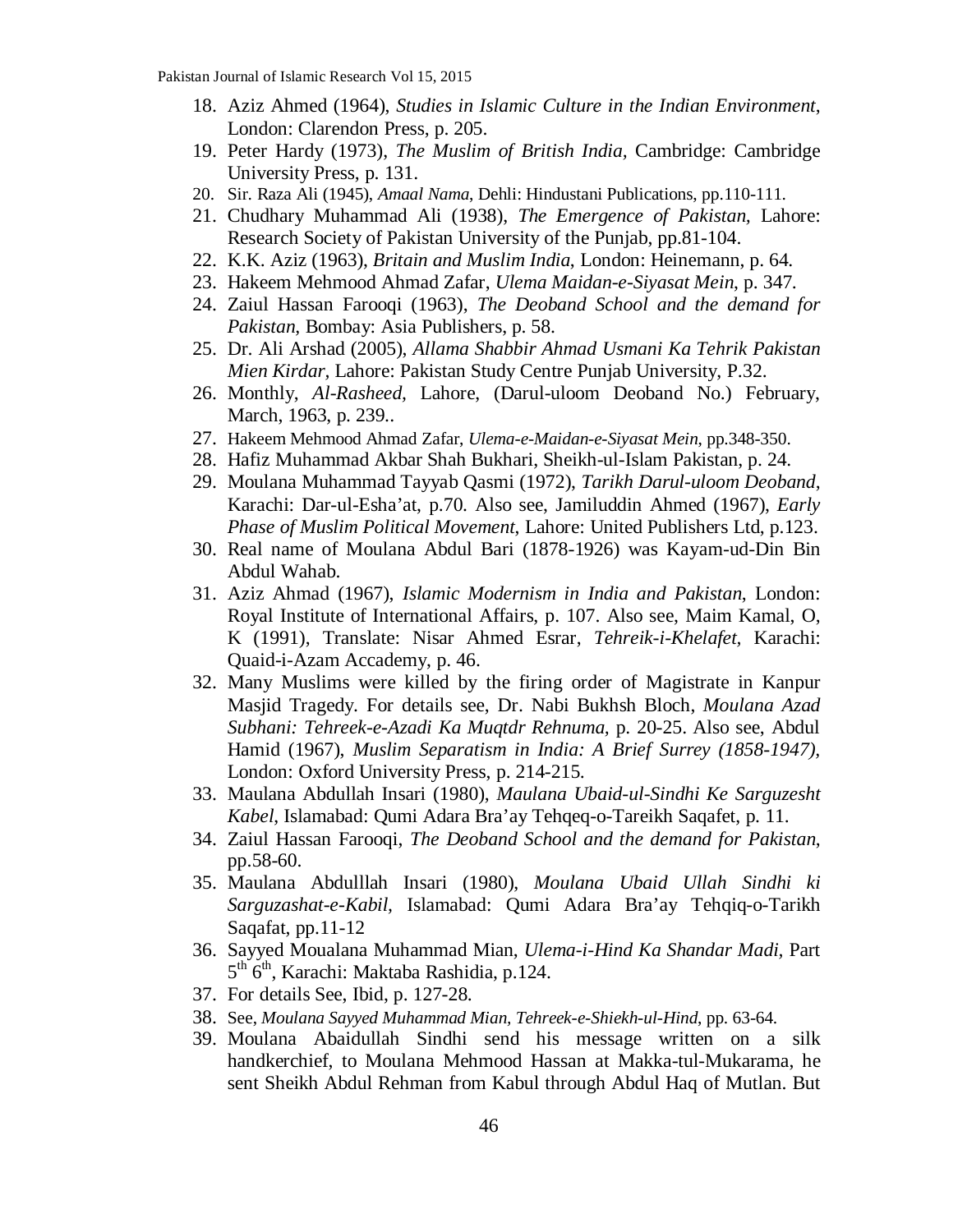Rab Nawaz of Multan arrested Abdul Haq with the handkerchiefs and got his reward from the British government. For details see, Wali Mazhar Advocate (1983), *Azeem Qaid, Azeem Tehreek*, Multan: Sho'aba Nashr-o-Esha'et Muslim League, p.121.

- 40. See, Sayyid Maulana Muhammad Mian, *Ulema-i-Hind Ka Shandar Madhi,* Part  $5^{th}$   $6^{th}$ , p.150.
- 41. Fof details see, *Moulana Sayyed Hussain Ahmad Madni, Safar Nama Aseer Malta*, Lahore: Tayyab Publications, p.36.
- 42. H.B. Khan, *Barey-e-Sagheer Pak-o-Hind ki Sayasat mein Ulema Ka Kirdar,* p.139.
- 43. Moulana Abdul Bari Farangi Mahal was the "*Peer*" of Moulana Shokat Ali and Moualana Muhammad Ali and head of "Madrisa Nizamia Uloom-i-Islamia". He awarded the honorary degree of Moulana to Ali brothers. This is why Mr. Shoukat Ali and Mr. Muhammad Ali being called with the title of Moulana among the people. For details see, H.B. Khan, *Barey-e-Sagheer Pak-o-Hind ki Sayasat mein Ulema Ka Kirdar,* p.146.
- 44. Ch. Khaliq-u-Zaman (1967), *Shahrah-i- Pakistan,* Karachi: Anjuman Islamia Pakistan, p. 352.
- 45. Uma, Kaura (1977), *Muslims and Indian Nationalism: the Emergence of the Demand for India (1928-40),* Delhi: Manohar, p. 22.
- 46. Sayyed Toufail Ahmad Manglori, *Musalmanu Ka Roshan Mustaqbal,* p. 526.
- 47. The following 25 Ulema's were also participate in session of Khilaphat Conference Maulana Abdul Bari Farengi Mehal, Maulana Muhammad Aunees, Pir Mohammad Emam Sindhi, Maulana Ebraheem Sayalcotti, Maulana Qadeer Bukhsh Badayouni, Maulana Khuda Bukhsh Muzafar Puri, Maulana Mohammad Akrem, Maulana Sayyad Da'ood, Maulana Salamat-ul-allah, Maulana Assad-ul-allah Sindhi, Maulana Khawa Nizam-ud-din Badayouni, Maulan Ahmed Saeed Dehlvi, Maulana Taj Mohammad, Maulana Mohammad Bukhsh Amratsry, Maulana Munir-uz-Zaman, Maulana Sayyid Ismail, Maulana Azad Subhani, Maulana Sana-ul-Ullah, Maulana Sayyid Mohammad Fakhar, Maulana Kafa'y-tu-allah, Maulana Sayyad Kamal-uddin, Maulana Mohammad Ibrahim, Maulana Abdul Hakeem Gayavi, Maulana Mohammad Sadiq (Karachi), Maulana Muhammad Abdullah. Parveen Rozeena, *Jamiat-ul-ulema-e-Hind, (Part 1),* pp. 13-14.
- 48. Ibid, p. 13.
- 49. Meem Kamal O.K, *Tehreek-e-Khilafat*, p. 85.
- 50. M.K. Gandhi (1956), *The Story of My Experiments with Truth,* Allabad: Navajivan Press, p. 523.
- 51. Sawami Shardha Nanda was a sectarian Hindu Leader who later on (1922) started Shuddhi Movement to turn the Muslims into Hinduism
- 52. Sayyid Toufail Ahmad Mangloori, *Musalman Ka Roshan Mustaqbal*, p. 394
- 53. Muhammad Ameen Zubairi (1941), *Siyasat-i-Millia*, Agra: Azizi Press, p. 161
- 56. Qazi Abdul Ghaffar (1950), *Hayat-i- Ajmal,* Ali Garh, p. 212.
- 57. It was included in "*Civil Disobedience Movement*" to boycott the support to administrative councils, boycott of courts, schools, colleges, which were given government posts and titiles given by the government. See, Sayyid